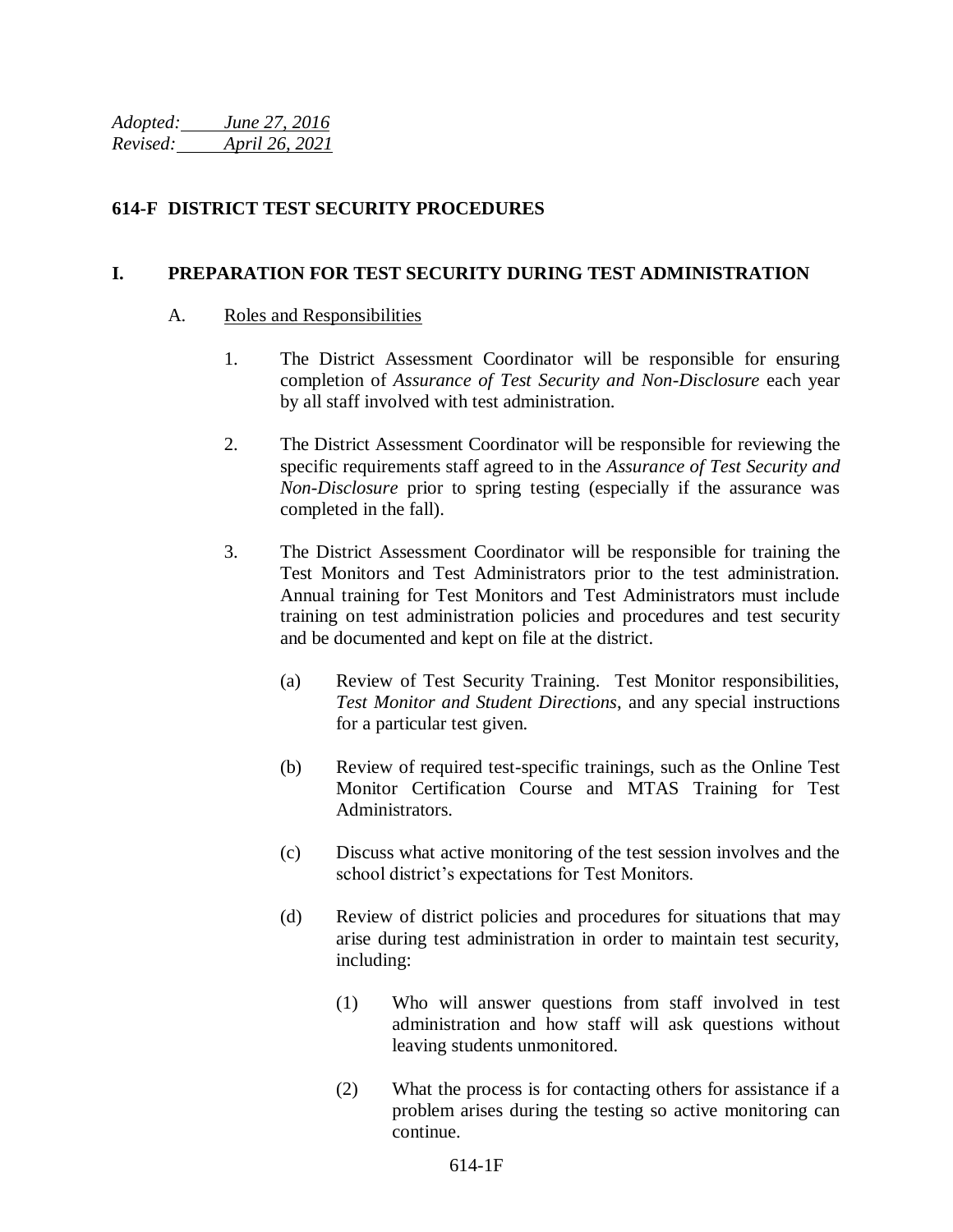- (3) Who Test Monitors should contact in case of emergency.
- (4) Ensuring students get to the correct rooms for test administration.
- (5) Ensuring students do not use cell phones or other electronic devices.
- (6) Breaks for use of the restroom or other interruptions during testing:
	- (a) What to do if a student reports an error or technical issue with a test item.
	- (b) What to do if an individual student or the Test Monitor becomes ill or needs to leave during testing.
	- (c) What to do if an entire group of students needs to leave during testing (e.g. emergency situation, fire drill).
	- (d) What individual students will do when finished testing.
- (7) Remind staff that all test materials are secure and cannot be reproduced or shared in any form.
- 4. The District Assessment Coordinator will ensure that students are reminded of the importance of test security (including the expectation that students will keep test content secure and act with honesty and integrity during test administration).
- 5. The District Assessment Coordinator will ensure that all guidelines referenced in applicable procedures manuals are followed in terms of what materials are allowed during test administration, calculator use guidelines, what help a Test Monitor can give, covering instructional materials in the classroom, and setup of computer labs and testing rooms.
- 6. The District Assessment Coordinator is responsible for tracking devices/computers used by students.
- 7. The District Assessment Coordinator is responsible for conducting on-site monitoring of test administration within the district.
- 8. The District Assessment Coordinator is responsible for determining the process for how all secure test materials for online and paper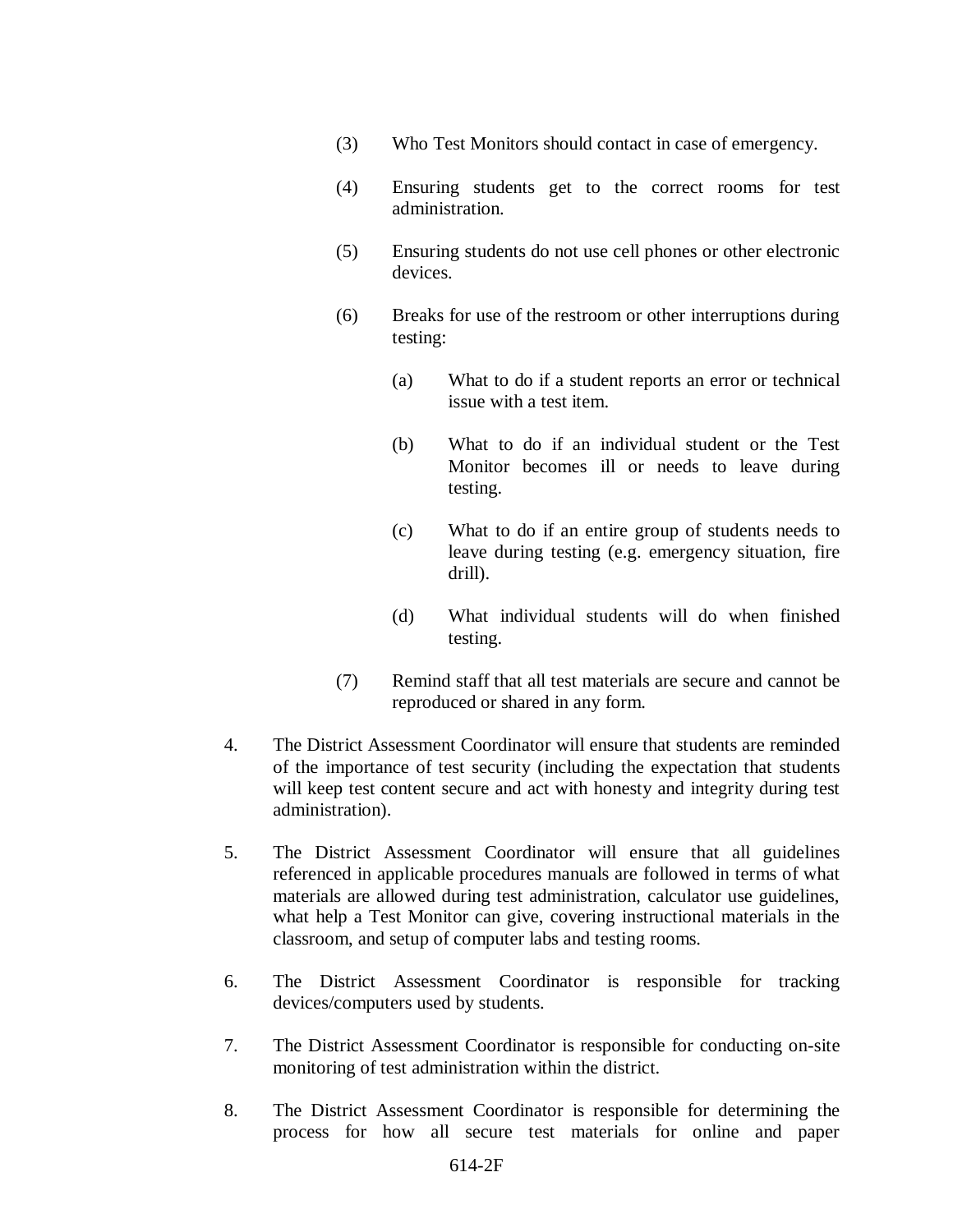administrations will be kept secure before, during, and after testing, including when and how all secure test materials are returned between testing sessions and once testing is completed.

(a) The District Assessment Coordinator is responsible for reminding staff of the district process for communicating potential security breaches within the school and to the District Assessment Coordinator, as well as providing information on the MDE tip line as an additional option for reporting security concerns.

#### **II. BREACHES IN TEST SECURITY**

Any concern that test security may have been breached must be reported to the District Assessment Coordinator who will notify MDE within 24 hours of the time notice of the alleged breach was received and submit the *Test Security Notification* in Test WES within 48 hours of notice of the alleged breach.

#### **III. CHAIN OF CUSTODY FOR SECURE TEST MATERIALS**

- A. Receipt and Organization of Secure Test Materials
	- 1. Persons with access to the secured area, inventory materials, and complete security checklists are the District Assessment Coordinator and School Assessment Coordinators. Persons with access to secure online testing systems, student testing tickets, and student scratch paper are the District Assessment Coordinator, District Assessment Coordinator, School Assessment Coordinators and Test Monitors.
	- 2. Paper test materials are shipped to district or school as determined by the District Assessment Coordinator. If delivered to the school district, the process for districting secure test materials to the school(s) will be completed by the District Assessment Coordinator.
	- 3. The District Assessment Coordinator will be immediately informed that secure test materials have arrived and will secure all materials in a predetermined secure locked location.
	- 4. The School Assessment Coordinators will inventory materials immediately using the securing checklists. Any discrepancies will be reported immediately to the District Assessment Coordinator. Security checklists are maintained by the school district for two years following the end of the school year that the tests are administered.
	- 5. The School Assessment Coordinator organizes test materials for each Test Monitor and Test Administrator, including *Test Monitor/Test Materials Security Checklists*, student testing tickets, and scratch paper.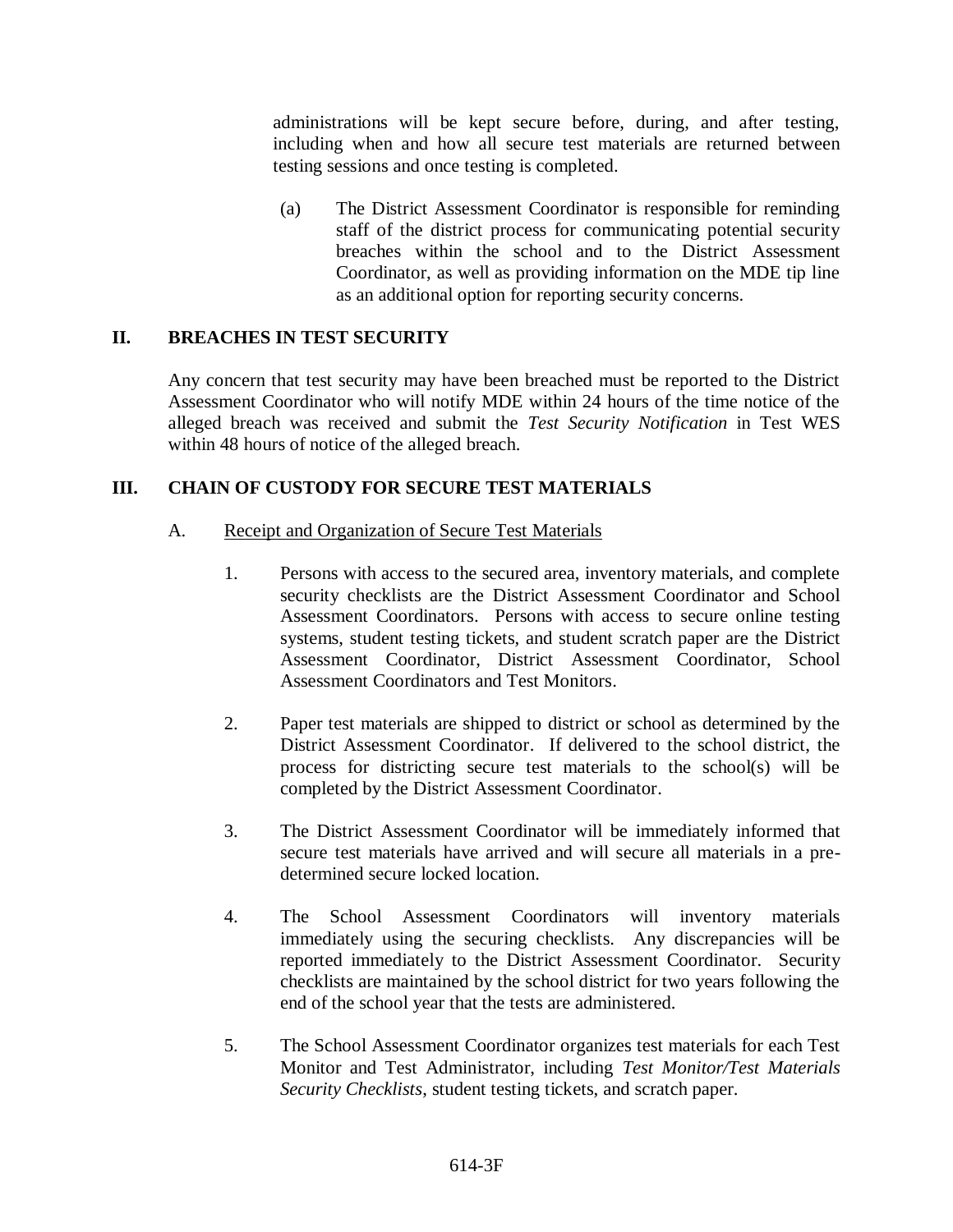- 6. Test materials for online and paper administrations will be kept in School Assessment Coordinator offices, a secure locked location, until the time of distribution.
- 7. If students are taking the tests on multiple days, the building plan for keeping test materials (including student login information and any materials used as scratch paper) secure between test sessions includes returning materials to the School Assessment Coordinator.

#### B. Distribution of Materials to Test Monitors or Test Administrators and Test Administration

- 1. The procedure for the distribution of all test materials for online administrations to the Test Monitors and Test Administrators will be moved from the School Assessment Coordinator. Discrepancies in materials will be reported immediately to the School Assessment Coordinator and then to the District Assessment Coordinator.
- 2. The procedure for the distribution of any paper test materials to the Test Monitors and Test Administrators will be moved from the School Assessment Coordinator. Discrepancies in materials will be reported immediately to the School Assessment Coordinator and then to the District Assessment Coordinator.
- 3. Upon the receipt of materials, the Test Monitor will ensure that all test materials listed on the *Test Monitor Test Materials Security Checklist* and any other materials provided (e.g. student testing tickets, scratch paper) are accounted for prior to handling out the test materials to the students. Any discrepancies will be reported immediately to the School Assessment Coordinator.
- 4. The Test Monitor is responsible for the test materials during the test administration until their return to the School Assessment Coordinator.

#### C. Return of Materials

- 1. The Test Monitor and Test Administrator will return all test materials (including student testing tickets and any material used as scratch paper) to the School Assessment Coordinator immediately after testing. If Test Monitors and Test Administrators will keep test materials in between testing sessions, they must keep them in their classroom, a locked secure location.
- 2. If not kept by Test Monitors and Test Administrators, the School Assessment Coordinator will keep all test materials secure until distributed for the next test session.
- 3. Student testing tickets and any materials used as scratch paper will be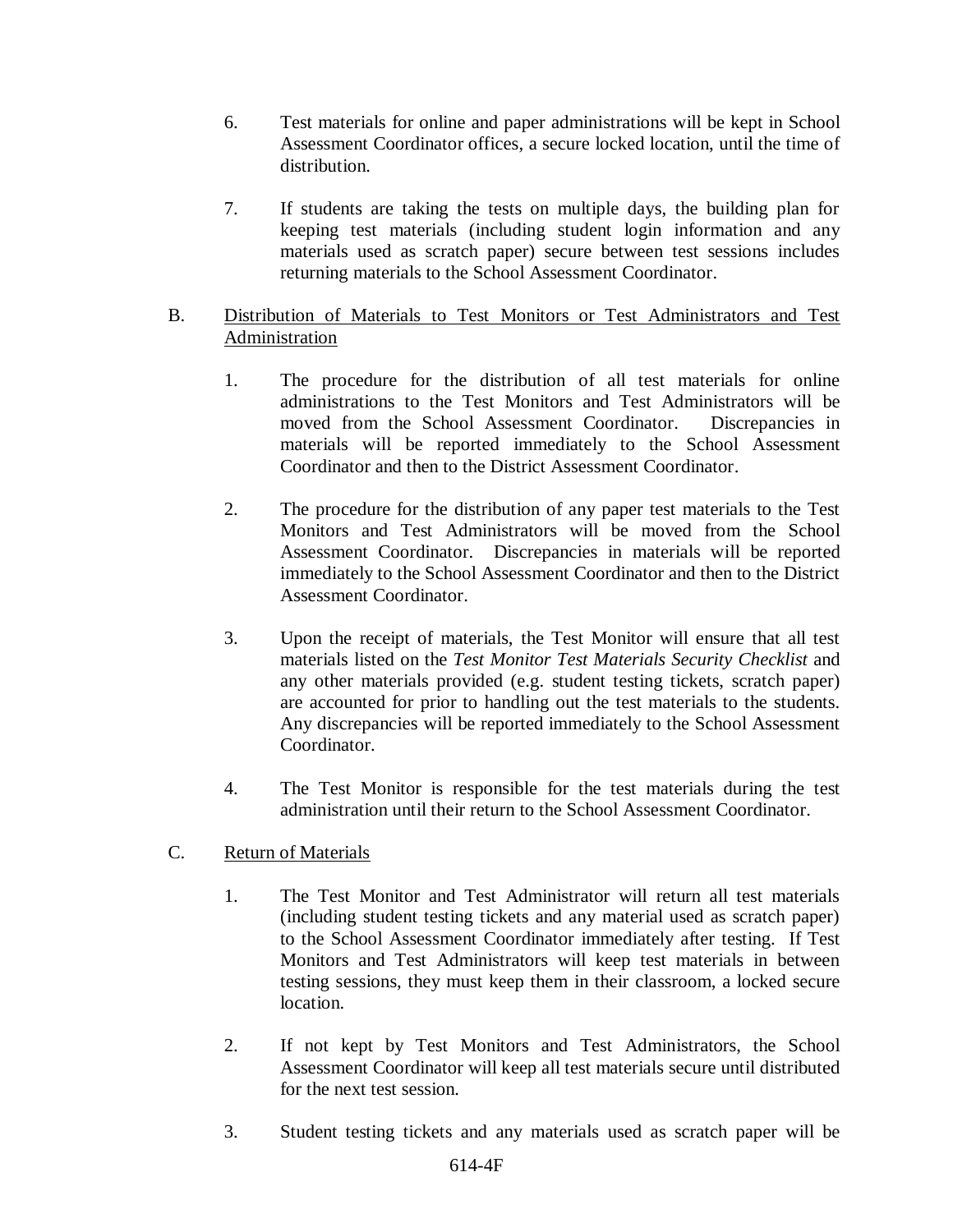securely destroyed at the end of test administration by the School Assessment Coordinator no more than 48 hours after the close of the testing window.

- 4. *Test Monitor Test Materials Security Checklists* for paper test materials will be signed by the Test Monitor indicating that all materials have been returned once testing is completed. The *Test Monitor Test Materials Security Checklists* will be returned to the School Assessment Coordinator.
- 5. When the test materials are returned to the School Assessment Coordinator, they will again be inventoried and kept in their office, a secure locked location, until returned to the district office (if applicable) or shipped back to the service provider.
- 6. The School Assessment Coordinator will prepare the materials for their return to the district office (if applicable) or for shipment to the service provider according to return instructions in the applicable assessment manual.
- 7. The School Assessment Coordinator will follow instructions provided in the applicable assessment manual for the return shipping of test materials.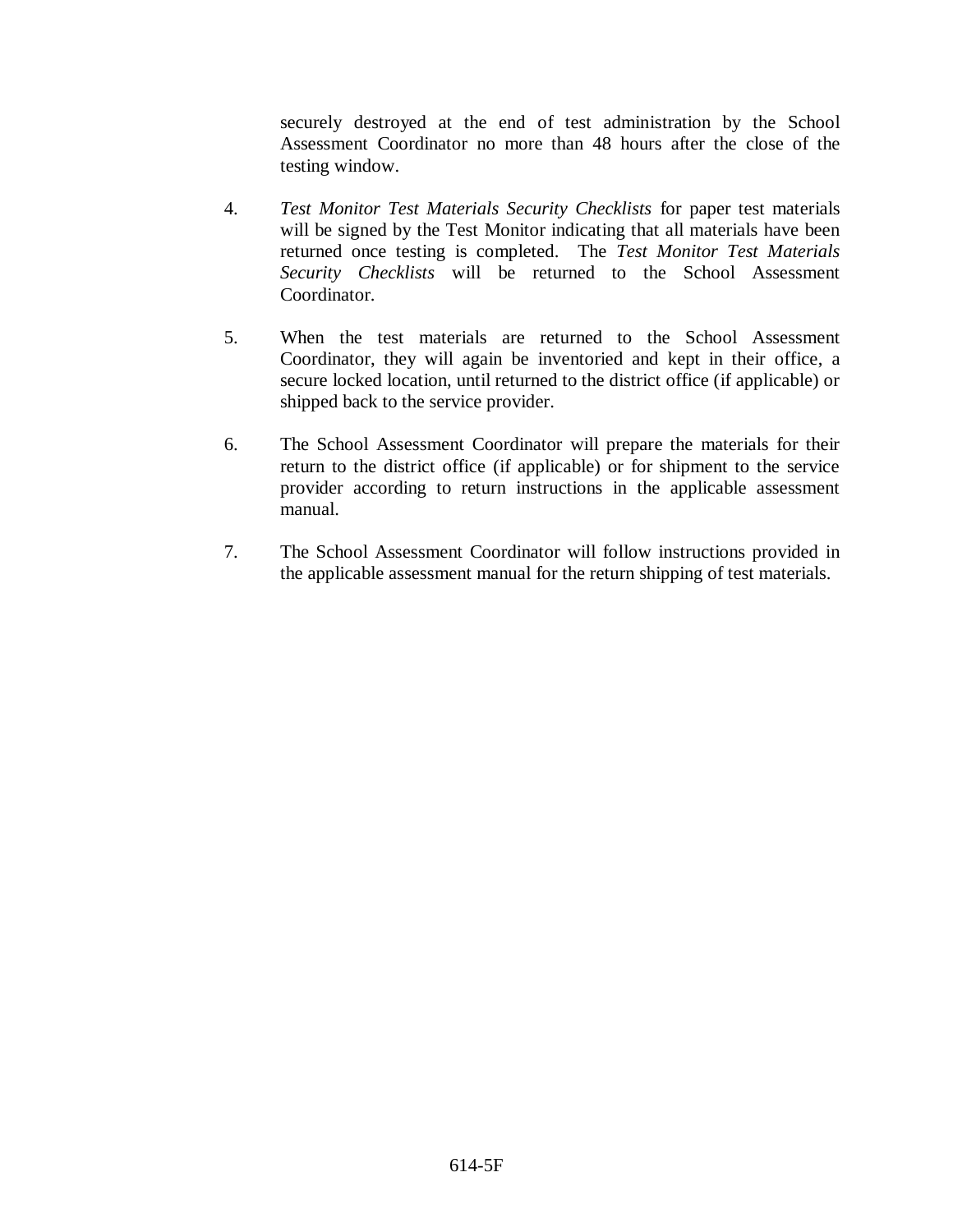The following Assurance of Test Security and Non-Disclosure is provided for reference only; all staff who are required to complete this agreement also need to complete the Test Security Training, which can be done online, as a group, or using the paper checklist.

# **MAR** DEPARTMENT

## **Assurance of Test Security and Non-Disclosure**

#### Effective for school year 2020-21

The Minnesota Department of Education (MDE) is required by state statute to implement statewide testing programs. Test security must be maintained to provide equal opportunity for all students to demonstrate their academic achievement and to ensure the validity of test scores and the integrity of state assessments. Failure to maintain test security jeopardizes district and state accountability requirements and the accuracy of student, school, district, and state data. Test scores are included in important decisions about students' future success; it is essential that they accurately reflect what students know and are able to do. This assurance, as part of the Test Security Training, must be completed prior to involvement in any aspect of test administration.

All test content, secure test materials, and student responses, whether in draft or final form, are considered secure, and only authorized district or school staff/personnel are permitted to have access to them. Authorized district or school staff/personnel:

- Are district and school administrators, teachers, building staff, or other persons designated by the district who have a role in storing, distributing, coordinating, or administering tests and/or have keys to storage locations of secure test materials.
- Have completed appropriate training annually to fulfill their assigned roles.

Responsibilities of authorized district and school staff/personnel who may potentially interact with secure test content, student responses, and data are outlined in the Procedures Manual of the Minnesota Assessments (hereafter Procedures Manual). By completing this assurance, you agree to the following:

- As required for my role in the administration of the statewide testing program, I am responsible for understanding  $\bullet$ relevant information contained in the current year's Procedures Manual and directions for test administration. I will abide by policies and procedures detailed in the resources for statewide test administration.
- As required for my role, I am or will be trained in the administration policies and procedures for statewide tests  $\bullet$ before participating in any part of statewide test administration.
- As required for my role, I will instruct staff on state and district procedures for maintaining test security and will  $\bullet$ not allow unauthorized persons to distribute, coordinate or administer tests, or have access to secure test content and materials.
- As required for my role, I will follow the procedures in the Procedures Manual to investigate and notify the  $\bullet$ appropriate school and district staff or the Minnesota Department of Education immediately upon learning of potential misconduct or irregularities, whether intentional or unintentional.
- I understand that MDE has the responsibility to oversee the administration of the statewide tests. I will cooperate  $\bullet$ fully with MDE representatives, and school officials when applicable, in all aspects of test security compliance including, but not limited to, monitoring visits, desk audits, and investigations.
- I understand that test data and documents that contain student-level information are considered confidential and secure, both throughout test administration and after preliminary and final test results are available. When working with student-identifying information and student tests and results, both during and after test administration, I will follow all applicable federal and state data privacy laws related to student educational data.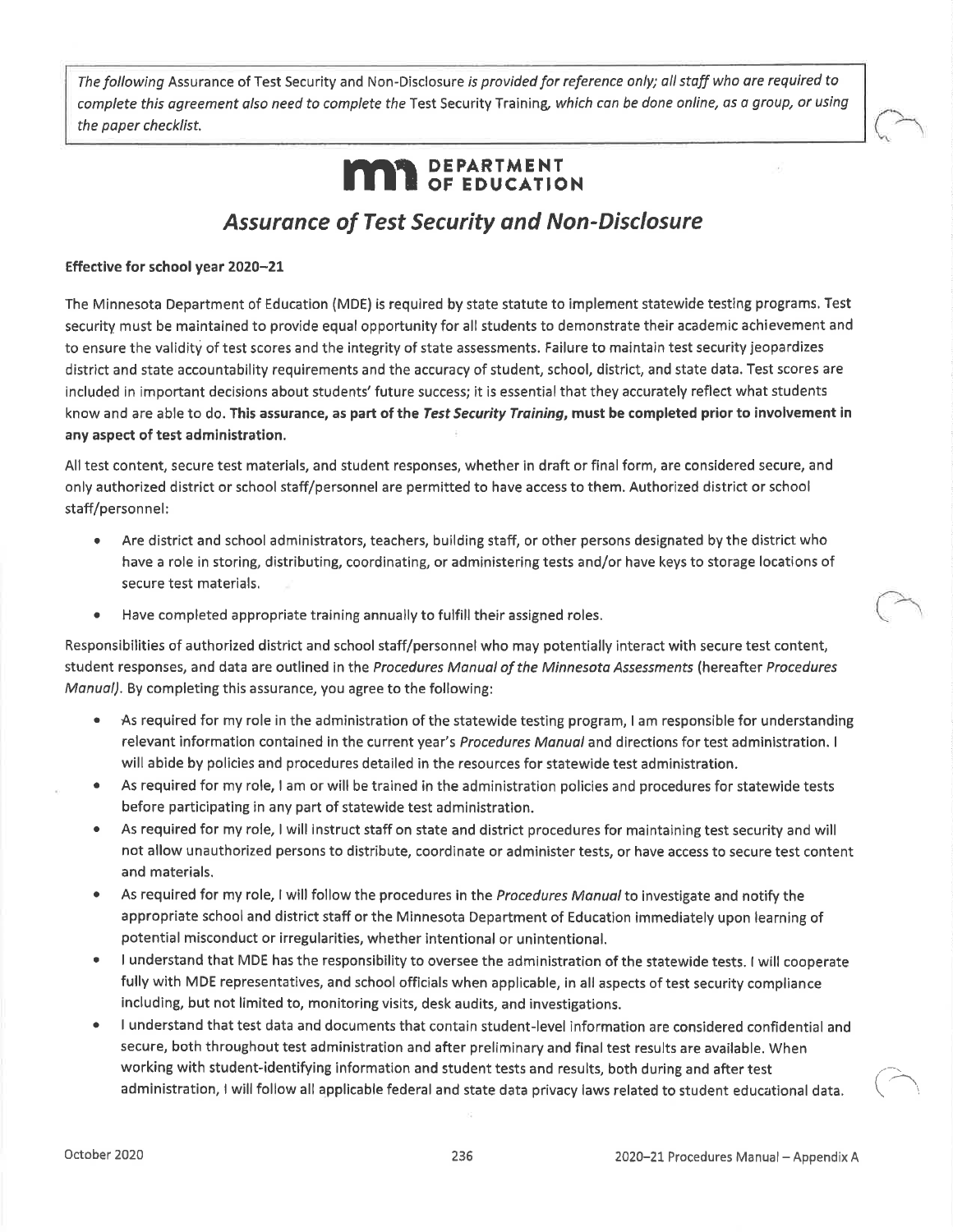This includes data within reports and data accessible in electronic systems provided by MDE or its service provider(s).

- I acknowledge that actively promoting the discouragement of student(s) and/or parent(s)/guardian(s) from test participation could result in negative consequences for my school or district.
	- I understand my responsibility to enforce proper testing procedures and to ensure the security and confidential integrity of the test(s). I will apply and follow procedures designed to keep test content secure and to ensure the validity of test results. This includes, but is not limited to:
		- Recognizing the rights of students and families to accurate test results that reflect students' individual,  $\circ$ unassisted achievement.
		- Protecting the confidentiality of statewide assessments and ensuring the validity of students' results by  $\cap$ safeguarding test content, keeping test materials secure, and adhering to chain of custody requirements.
		- Never retaining secure test materials in my custody beyond the allowed times to process, distribute,  $\circ$ coordinate, administer, and return them, as appropriate for my role.
		- Ensuring that no part of the paper or online tests are outlined, summarized, paraphrased, discussed, released,  $\circ$ distributed to unauthorized personnel, printed, copied, photographed, recorded, or retained in original or duplicated format, without the explicit permission of MDE or as authorized in the Procedures Manual.
		- Never permitting or engaging in the unauthorized use of student information to log in to the online testing  $\circ$ system or access an online test.
		- Never engaging in, or allowing others to engage in, unauthorized viewing, discussion, or analysis of test  $\circ$ content before, during, or after testing.
		- Actively monitoring students during test administration for prohibited behavior.  $\circ$
		- Never leaving students unattended during test administration or under the supervision of untrained staff or  $\circ$ volunteers.
		- Never influencing test results by providing students with answers to secure test items, suggesting how to  $\circ$ respond to secure test items, or influencing student responses to secure test items. Prohibited actions include, but are not limited to: providing clues or hints; providing reminders of content or testing strategies; prompting students to correct or check/recheck specific responses; permitting access to curricular materials (e.g., textbooks, notes, review materials, bulletin boards, posters, charts, maps, timelines, etc.); or using voice inflection, facial gestures, pointing, gesturing, tapping, or other actions to indicate a response or accuracy of a student's response.
		- Never formally or informally scoring secure tests or individual test items except as required by the test-specific  $\circ$ manuals and directions. Prohibited actions include but are not limited to: creating an answer key; reviewing or scoring a student's item response or responses unless items are designed to be scored by the test administrator using a rubric or script; retaining, reviewing, or scoring student scratch paper or paper test materials; or tracking student performance on test items.
		- Never altering or engaging in other prohibited involvement with student responses.  $\circ$
		- Never inducing or encouraging others to violate the procedures outlined above or to engage in any conduct  $\circ$ that jeopardizes test security or the validity of test scores.

By accepting the terms of this assurance, you name yourself as an employee of the district or as an authorized person selected by the district. You also affirm that you are authorized by the district during the current academic school year to have access to secure test materials or student data related to statewide test administrations, including student identifying information and student tests and results, and hereby agree to be bound by the terms of this assurance. Consequences for failure to abide by these terms include, but are not limited to, further training requirements, the invalidation of student tests, and actions at the discretion of the school district.

| Signature      | Date            |
|----------------|-----------------|
| Name (printed) | District/School |